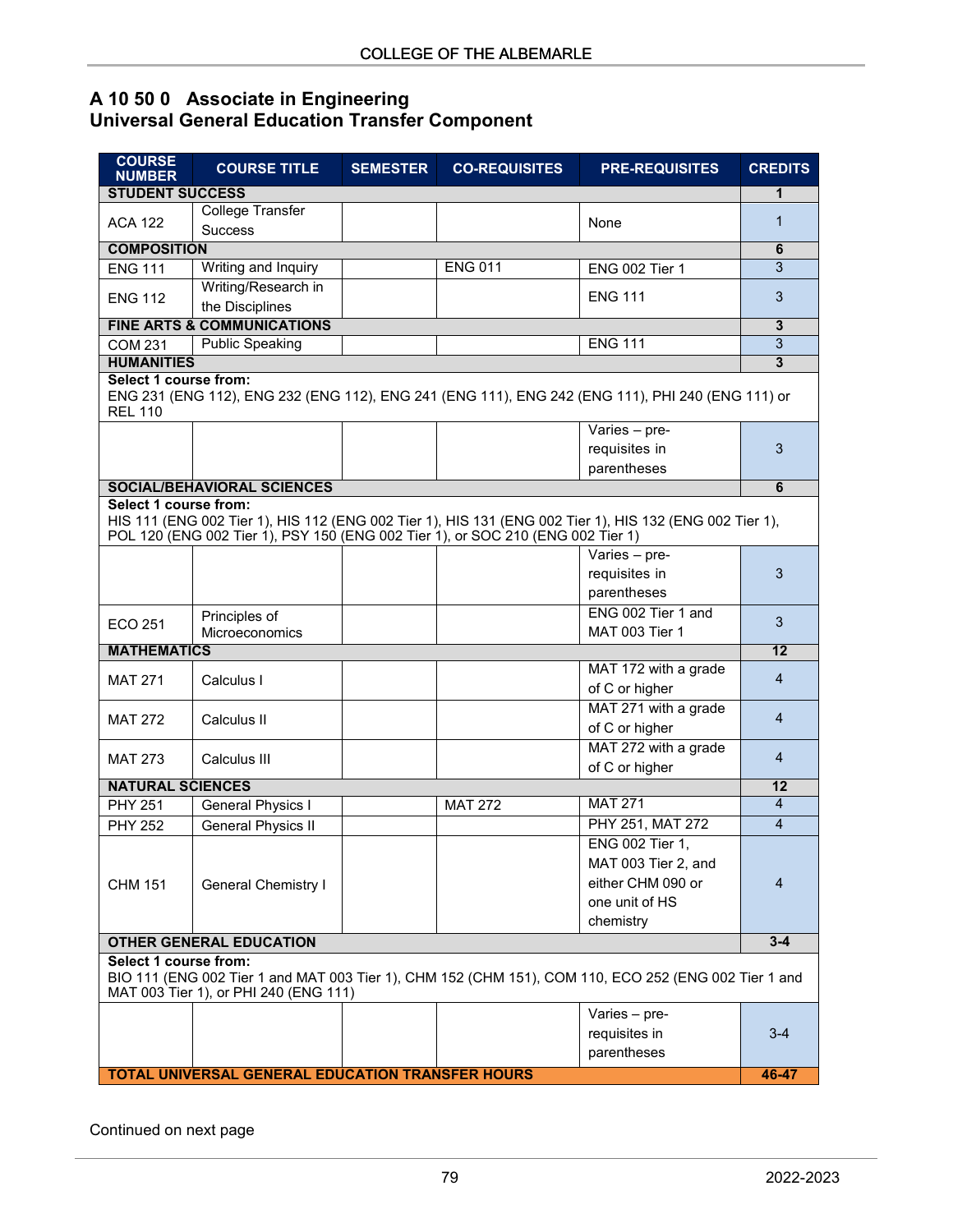## **A 10 50 0 Associate in Engineering Universal General Education Transfer Component**

| OTHER REQUIRED PRE-MAJOR ELECTIVE                                                          |                                 |  |  |                        | $\overline{2}$ |  |
|--------------------------------------------------------------------------------------------|---------------------------------|--|--|------------------------|----------------|--|
| EGR 150                                                                                    | Intro to Engineering            |  |  | None                   | $\mathfrak{p}$ |  |
| <b>OTHER GENERAL EDUCATION AND PRE-MAJOR ELECTIVES</b>                                     |                                 |  |  |                        |                |  |
|                                                                                            | Select 11-12 credit hours from: |  |  |                        |                |  |
| BIO 111 (ENG 002 Tier 1 and MAT 003 Tier 1), CHM 152 (CHM 151), COM 110, CSC 151 (CIS 110  |                                 |  |  |                        |                |  |
| or CIS 111 or CIS 115), DFT 170, ECO 252 (ENG 002 Tier 1 and MAT 003 Tier 1), EGR 220 (PHY |                                 |  |  |                        |                |  |
| 251), MAT 280 (MAT 271), MAT 285 (MAT 272), or PED 110                                     |                                 |  |  |                        |                |  |
|                                                                                            |                                 |  |  | Varies- pre-requisites | Varies         |  |
|                                                                                            |                                 |  |  | in parentheses         |                |  |
|                                                                                            |                                 |  |  | Varies- pre-requisites | Varies         |  |
|                                                                                            |                                 |  |  | in parentheses         |                |  |
|                                                                                            |                                 |  |  | Varies- pre-requisites | Varies         |  |
|                                                                                            |                                 |  |  | in parentheses         |                |  |
|                                                                                            |                                 |  |  | Varies- pre-requisites | Varies         |  |
|                                                                                            |                                 |  |  | in parentheses         |                |  |
| <b>TOTAL SEMESTER HOURS REQUIRED FOR ASSOCIATE DEGREE</b>                                  |                                 |  |  |                        |                |  |

Continued on next page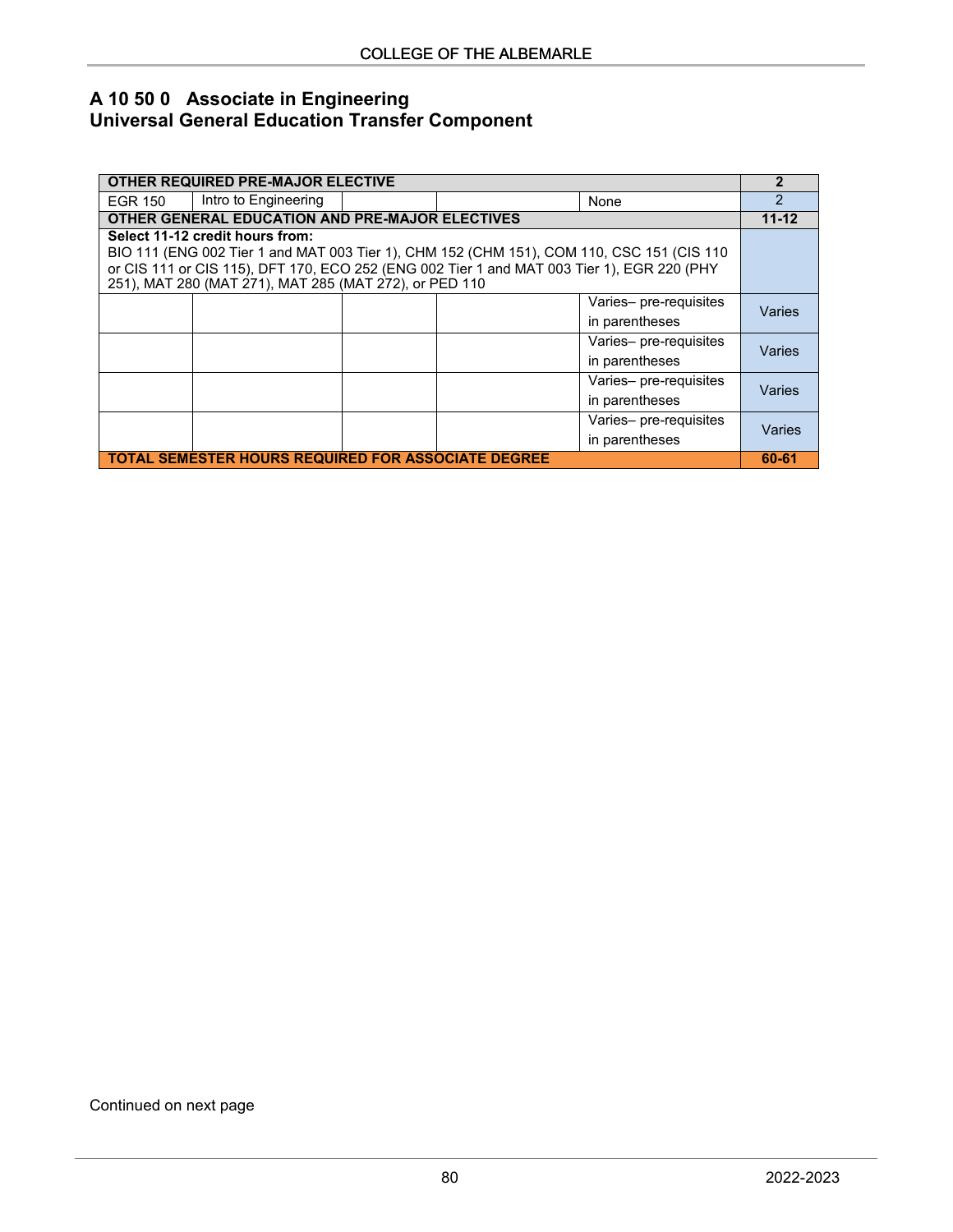## **A 10 50 0 Associate in Engineering Suggested Sequence of Courses**

| <b>First Year</b><br><b>Fall Semester</b><br><b>Course Number and</b><br><b>Title</b>                    | <b>Pre-Requisites and Co-</b><br><b>Requisites</b>                                           | <b>Class</b><br><b>Hours</b> | Lab<br><b>Hours</b> | <b>Clinical</b><br><b>Hours</b> | <b>Total</b><br><b>Contact</b><br><b>Hours</b> | <b>Total</b><br><b>Credit</b><br><b>Hours</b> |
|----------------------------------------------------------------------------------------------------------|----------------------------------------------------------------------------------------------|------------------------------|---------------------|---------------------------------|------------------------------------------------|-----------------------------------------------|
| ACA 122 College Transfer<br><b>Success</b>                                                               | None                                                                                         | $\mathbf{0}$                 | $\overline{2}$      | 0                               | $\overline{2}$                                 | $\mathbf{1}$                                  |
| ENG 111 Writing and<br>Inquiry                                                                           | Pre-Requisites: ENG 002 Tier 1<br>Co-Requisites: ENG 011                                     | 3                            | $\Omega$            | 0                               | 3                                              | 3                                             |
| Select one from the<br>following: HIS 111, HIS<br>112, HIS 131, HIS 132,<br>POL 120, PSY 150, SOC<br>210 | Pre-Requisites: ENG 002 Tier 1                                                               | 3                            | $\Omega$            | 0                               | 3                                              | 3                                             |
| MAT 271 Calculus I*                                                                                      | Pre-Requisites: MAT 172 (with a<br>C or higher)                                              | 3                            | $\overline{2}$      | 0                               | 5                                              | 4                                             |
| CHM 151 General<br>Chemistry I                                                                           | Pre-Requisites: ENG 002 Tier 1,<br>MAT 003 Tier 2 and CHM 090 or<br>one unit of HS Chemistry | 3                            | 3                   | 0                               | 6                                              | 4                                             |
| <b>TOTAL SEMESTER HOURS</b>                                                                              |                                                                                              |                              | $\overline{7}$      | Ō                               | 19                                             | 15                                            |
| <b>First Year</b><br><b>Spring Semester</b><br><b>Course Number and</b><br><b>Title</b>                  | <b>Pre-Requisites and Co-</b><br><b>Requisites</b>                                           | <b>Class</b><br><b>Hours</b> | Lab<br><b>Hours</b> | <b>Clinical</b><br><b>Hours</b> | <b>Total</b><br><b>Contact</b><br><b>Hours</b> | <b>Total</b><br><b>Credit</b><br><b>Hours</b> |
| <b>ENG 112</b><br>Writing/Research in the<br><b>Disciplines</b>                                          | Pre-Requisites: ENG 111                                                                      | 3                            | $\Omega$            | 0                               | 3                                              | 3                                             |
| COM 231 Public Speaking                                                                                  | Pre-Requisites: ENG 111                                                                      | 3                            | $\Omega$            | 0                               | 3                                              | 3                                             |
| MAT 272 Calculus II**                                                                                    | Pre-Requisites: MAT 271 (with a<br>C or higher)                                              | 3                            | $\overline{2}$      | 0                               | 5                                              | $\overline{\mathbf{4}}$                       |
| PHY 251 General Physics<br>$\mathsf{I}^{**}$                                                             | Pre-Requisites: MAT 271<br>Co-Requisites: MAT 272                                            | 3                            | 3                   | 0                               | 6                                              | 4                                             |
| FGR 150 Intro to<br>Engineering**                                                                        | None                                                                                         | 1<br>$\overline{13}$         | 2                   | 0                               | 3                                              | $\overline{2}$                                |
| <b>TOTAL SEMESTER HOURS</b>                                                                              |                                                                                              |                              | $\overline{7}$      | $\mathbf{0}$                    | 20                                             | 16                                            |

\* This course is only offered Fall Semester

\*\* This course is only offered Spring Semester